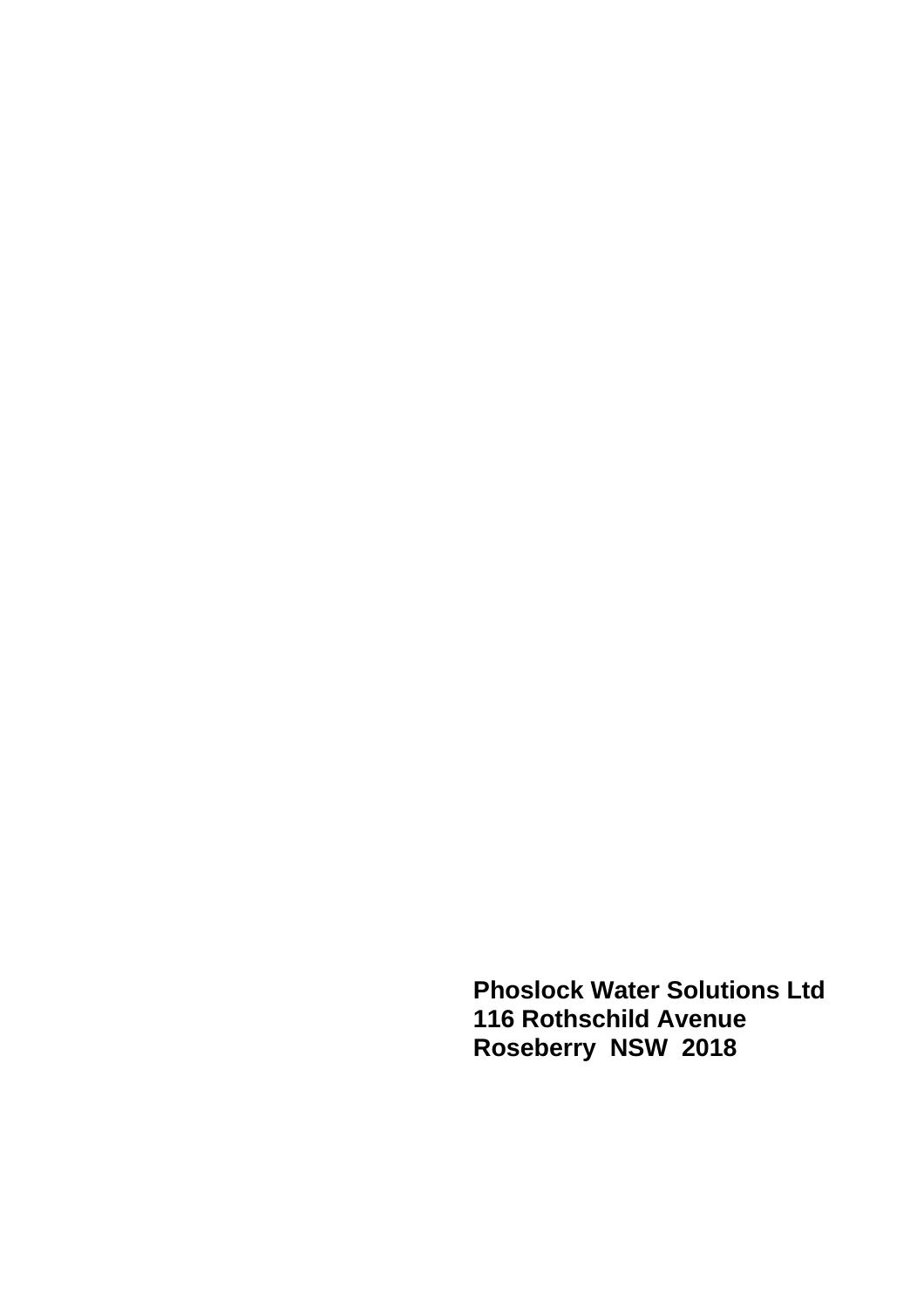

**UniQuest Pty Limited** Consulting & Research (A.B.N. 19 010 529 898)

Cumbrae-Stewart Building Research Road The University of Queensland Queensland 4072

Postal Address: PO Box 6069 St. Lucia Queensland 4067

Telephone: (61-7) 3365 4037 Facsimile: (61-7) 3365 7115

| UniQuest Project No.        | <b>14996 (Revision 1)</b>                                                                |
|-----------------------------|------------------------------------------------------------------------------------------|
| <b>Report Prepared for:</b> | <b>Ms Sarah Groves</b><br><b>Phoslock Water Solutions Ltd</b>                            |
| Subject:                    | Risk Assessment - Human health risk of elevated<br>lanthanum in drinking water resources |
| Date:                       | 14 September 2007                                                                        |
| <b>Report Prepared By:</b>  | <b>National Research Centre for</b><br><b>Environmental Toxicology (EnTox)</b>           |

**Signed for and on behalf of UniQuest Pty Limited** 

Pollutian Shore

**\_\_\_\_\_\_\_\_\_\_\_\_\_\_\_\_\_\_\_\_\_\_\_\_\_\_\_\_\_\_\_\_\_\_\_\_\_\_\_\_\_\_ Professor Michael Moore**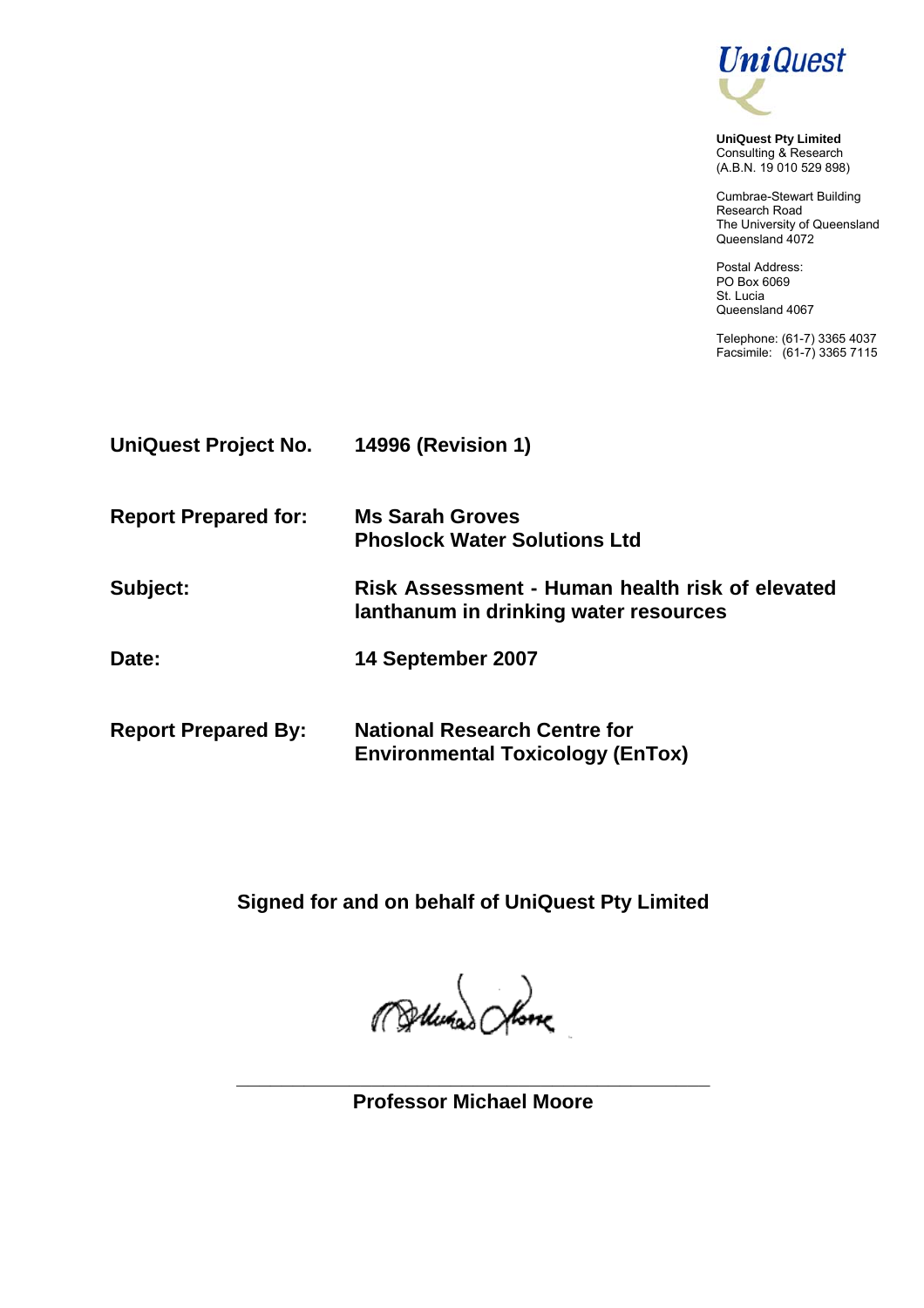

# **TABLE OF CONTENTS**

| 1.  |     |  |  |
|-----|-----|--|--|
| 2.  |     |  |  |
| 3.  |     |  |  |
| 4.  |     |  |  |
| 5.  |     |  |  |
| 5.1 |     |  |  |
| 5.2 |     |  |  |
|     | 522 |  |  |
| 6.  |     |  |  |
| 6.1 |     |  |  |
| 7.  |     |  |  |
| 8.  |     |  |  |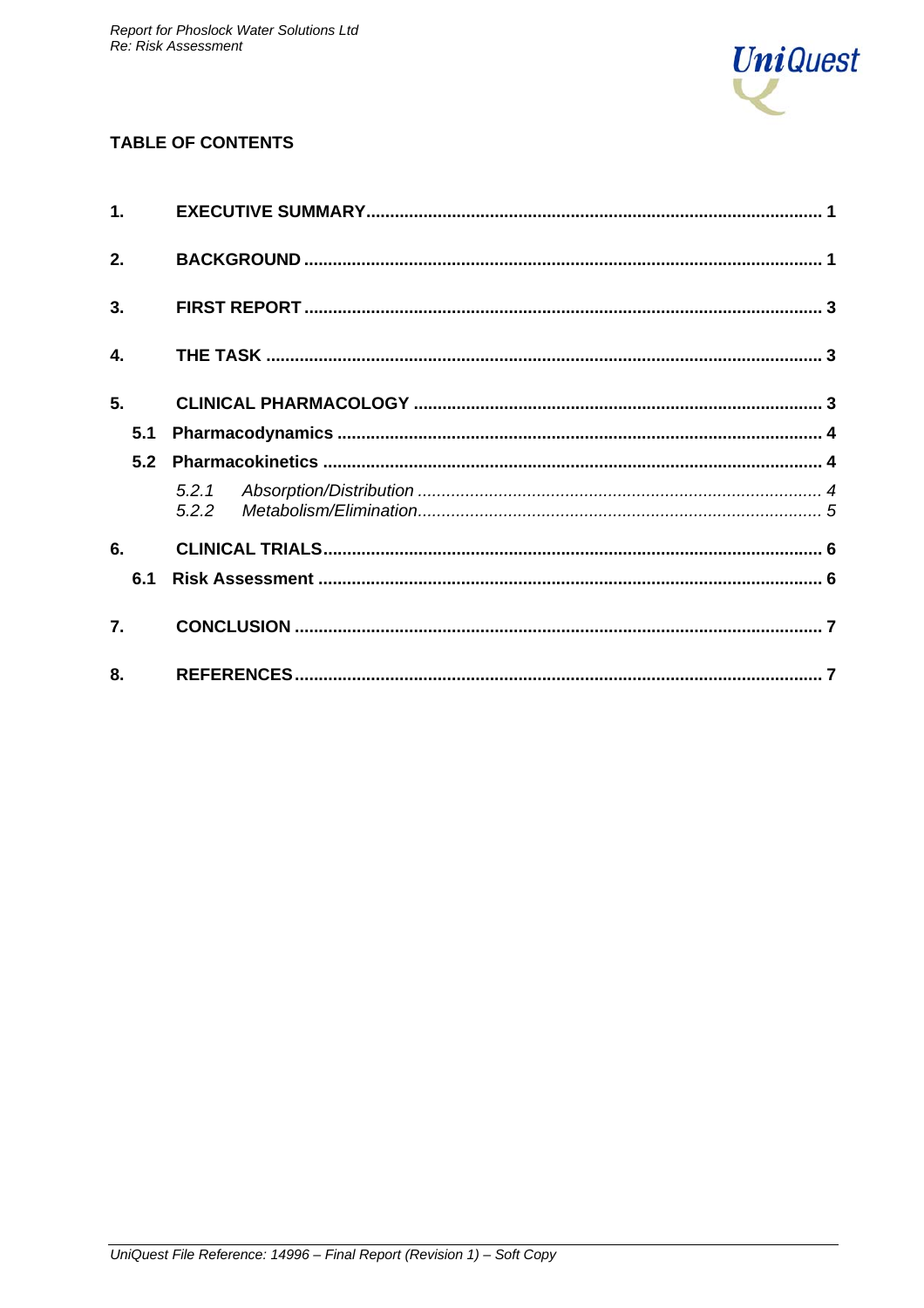

### **1. EXECUTIVE SUMMARY**

We consider that at the proposed rates of application of Phoslock (a bentonite -- lanthanum proprietary product) to water bodies there is no identifiable risk to human health. The worstcase scenario used in the risk assessment, represents an extreme situation that would not occur in practice. On the basis of the pharmacological safety profile of lanthanum carbonate we consider that at the proposed rates of application of lanthanum in Phoslock there will not be any measurable risk to human health.

# **2. BACKGROUND**

This report should be read in conjunction with our previous report of October 2006 (UniQuest project 14447) in which references are included. This risk assessment provides some understanding of the potential for human toxicity associated with the use of Phoslock. Critical to this understanding is the possibility that lanthanum could be released into solution from particulate material in which the lanthanum as  $La^{3+}$  (La(III)) is bound to bentonite or counterions such as phosphate. All of the bound forms of lanthanum are extremely insoluble and only modest quantities of  $La^{3+}$  will be found in solution . In this report there has been no consideration of ingestion of insoluble Lanthanum - either as hydrated oxide, colloids or adsorbed onto clay particles. Lanthanum ion in solution is inferred to be the primary source of exposure. Ingestion of suspended matter could provide available ionic Lanthanum in the gastric environment. However it is assumed that water treatment processes would remove all such suspended insoluble solids discounting these as a significant vector of exposure.

As there is a paucity of evidence of lanthanum toxicity, this risk assessment is based on the available evidence on the pharmacological use of lanthanum carbonate The use of this drugbased data is appropriate since the critical factor in terms of toxicity of lanthanum is the presence of the soluble ion,  $La^{3+}$ . In a similar fashion, toxicity in water bodies will be predicated on the release of the lanthanum ion which will then exist in an identical form to the lanthanum ion used in the pharmaceutical preparation.

New data provided by Phoslock (Lanthanum Leaching: Exploration and Remediation, Phoslock, January 2007) demonstrates that under certain conditions, high concentrations of  $La<sup>3+</sup>$  (lanthanum ion) can be achieved when Phoslock is used in soft waters with low alkalinity. This is not wholly relevant to the risk assessment since the risk assessment as initially presented is predicated on release into solution of all of the applied lanthanum into the hypolimnium at a specific dosing rate which is substantially less than the experimental dose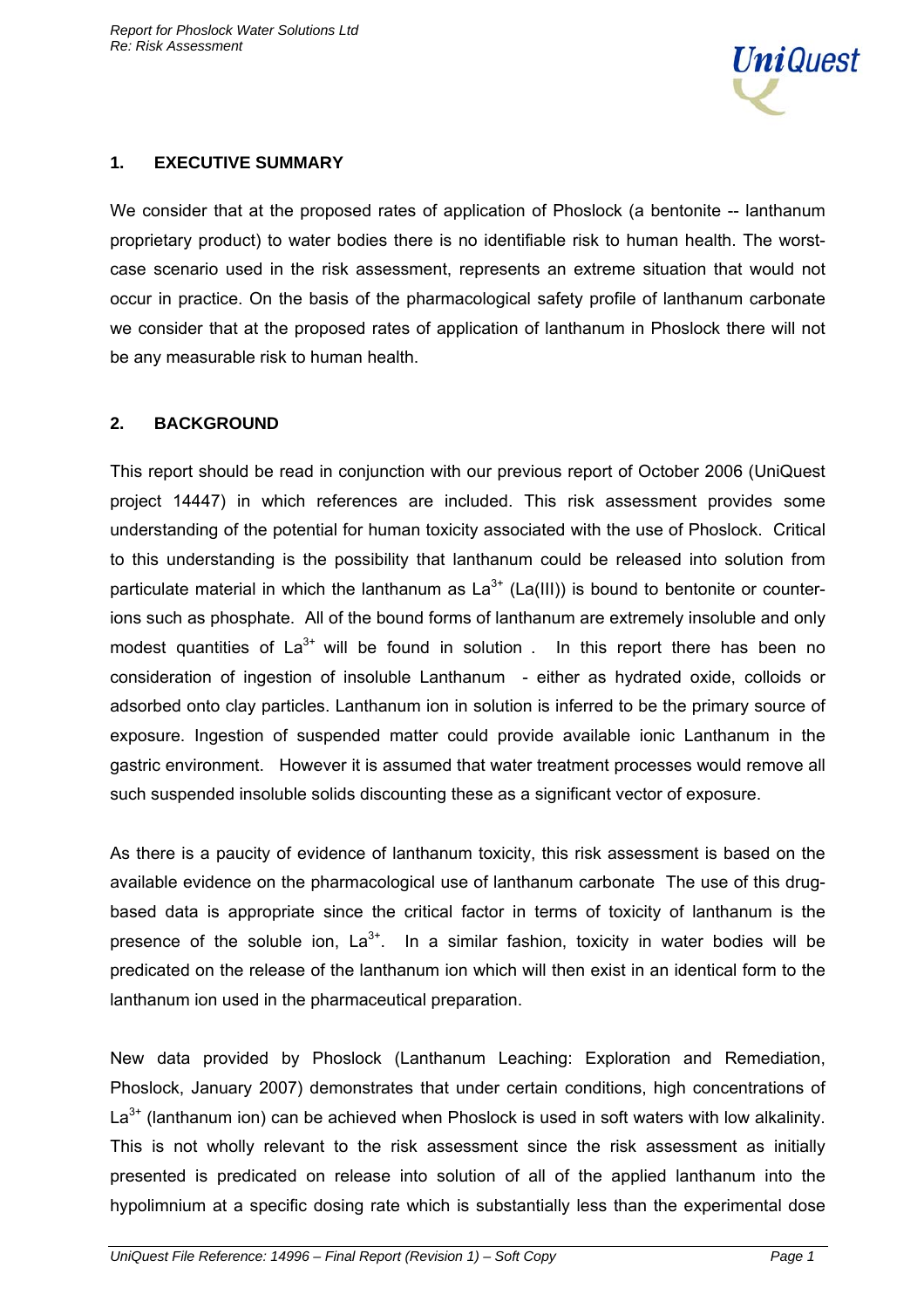

rate, This is a highly conservative risk assessment since it is clear that not all  $La^{3+}$  will be released from Phoslock / bentonite or indeed from any  $La^{3+}$  bound phosphates. Indeed it is most likely that because of the solubility product only a small proportion is likely to go into solution around ph7. The concentration of dissolved lanthanum in any water body subsequent to Phoslock use is predicated on the quantity of Phoslock used, the volume of the water body and the water quality. The dose administered will drive the load of bound insoluble lanthanum in the water body sediments. In the experiments described in this new data, the concentration of Phoslock used is greatly in excess of that in normal use. The experiments carried out in 2006/7 used Phoslock additions of; 1,000,000, 28,000 and 12,000 μg/litre. Our assessment has been for a maximum addition of 500 μg/litre. Proportionally it is obvious that these higher concentrations of Phoslock are likely to result in greater releases of dissolved Lanthanum  $(La^{3+})$ .

Waters destined for human consumption will undergo standard treatment techniques which would impact upon available Lanthanum should Phoslock have been used on that water.

Most water treatment would be expected to remove residual  $La<sup>3+</sup>$  as it removes aluminium  $(A<sup>3+</sup>)$  at the time of treatment. The quantities of Phoslock used should be predicated on the measured concentration of phosphate in the receiving water. Attempts should be made to use Phoslock stoichiometrically in relationship to the phosphate concentration. If this is not attempted, there is every possibility that concentrations of dissolved  $La<sup>3+</sup>$  ion will be higher. However, in the final analysis, the concentration of dissolved lanthanum cannot be greater than the total amount added to the system unless the system already has residual  $La^{3+}$  in it.

Critically, in terms of health risk assessment it clear that the assumption that the total La load will pass into solution at the recommended dosage levels is a very conservative position taking into account the certainty that only a small proportion of the lanthanum load is ever likely to dissolve.

In carrying out the risk assessment we only dealt with the consequences of a single use of Phoslock. Continuing treatment of a water body with Phoslock especially where phosphate is not present will establish a background presence of lanthanum in sediments. Release back into solution will be influenced by the presence of other dissolved metals such as iron and manganese and also by water and sediment parameters such as temperature, hardness and pH. These factors should be taken into consideration where repeated use of Phoslock is likely. We have no information on sedimentary transfers of Phoslock-bound phosphate and of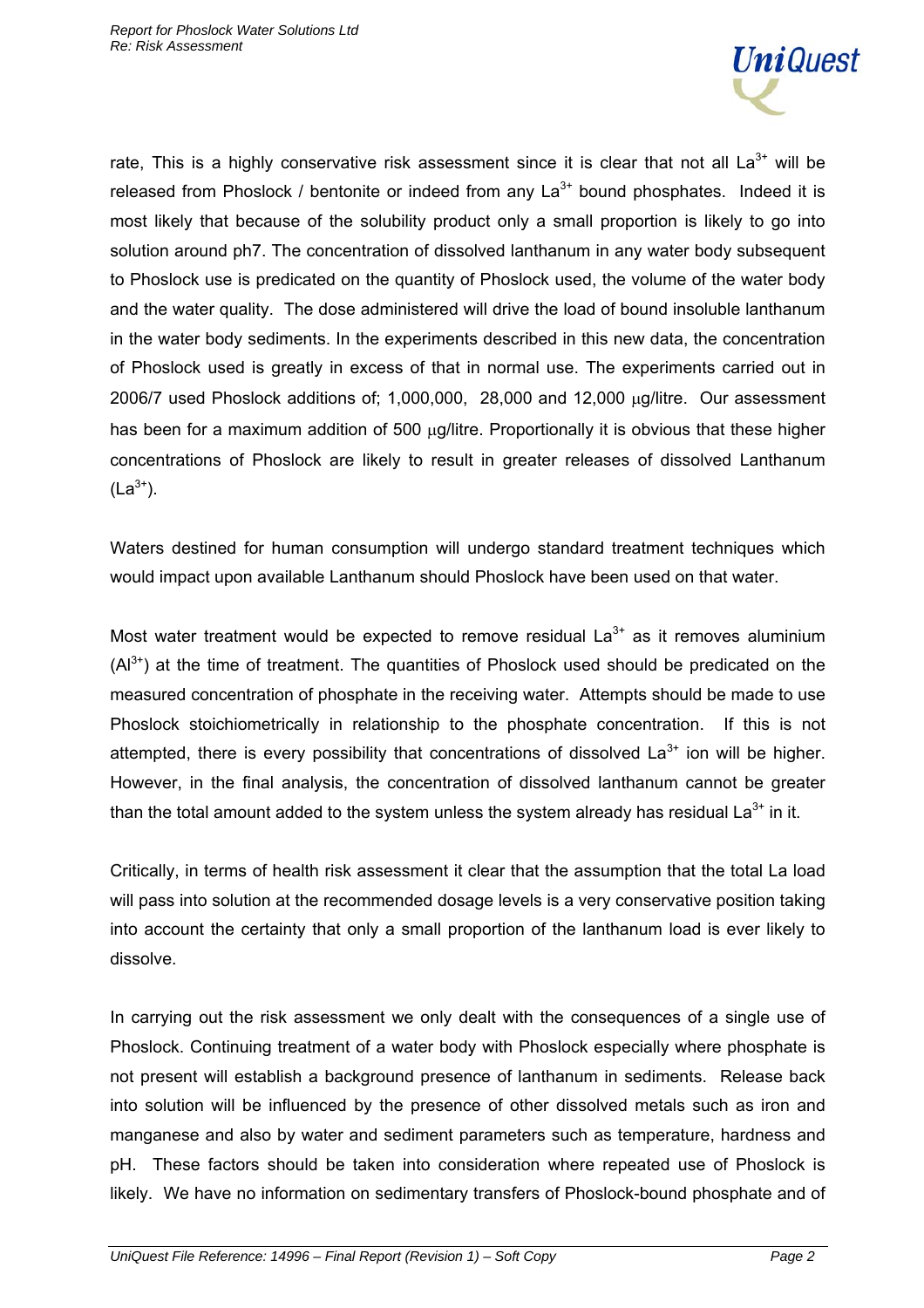

the time scale of  $La^{3+}$  diagenetic release (remobilisation). It would be naive however to assume that some remobilization from sediments could not occur.

#### **3. FIRST REPORT**

In our earlier report we considered a maximum La(III) concentration under a "worst case scenario" with total La(III) release from Phoslock of 1.3-2.6 mg/L (the latter figure assumes all the La released is in the hypolimnium; the former that it is equally distributed throughout the water column. This was based on an application rate of 0.25kg/m<sup>2</sup> for Phoslock.

#### **4. THE TASK**

Phoslock have requested "direct risks (both chronic and acute) to human health at the following concentrations of La:

| 500 µg/L      |          |
|---------------|----------|
| $300 \mu g/L$ |          |
| $200 \mu g/L$ |          |
| $100 \mu g/L$ |          |
| 50 µg/L       | 25 µg/L" |

Pennick et al. (2006) calculated the bioavailability of La as  $La_2(CO_3)_3$  as 0.001275+/-0.0008%. Using the mean value, we get the following values for bioavailability:

| La concentration | $500 \mu g/L$ | 6.075pg/L of water consumed |
|------------------|---------------|-----------------------------|
|                  | $300 \mu g/L$ | $3.825$ pg/L                |
|                  | $200 \mu g/L$ | 2.550pg/L                   |
|                  | $100 \mu g/L$ | 1.275pg/L                   |
|                  | $50 \mu g/L$  | $0.608$ pg/L                |
|                  | $25 \mu g/L$  | $0.304$ pg/L                |
|                  |               |                             |

We have checked that these results agree with our calculations which show that 2.6mg/L of La has a bioavailability of 33.15pg/L of water consumed.

Section 3.4 of our earlier report deals with Toxicology of La(III).

### **5. CLINICAL PHARMACOLOGY**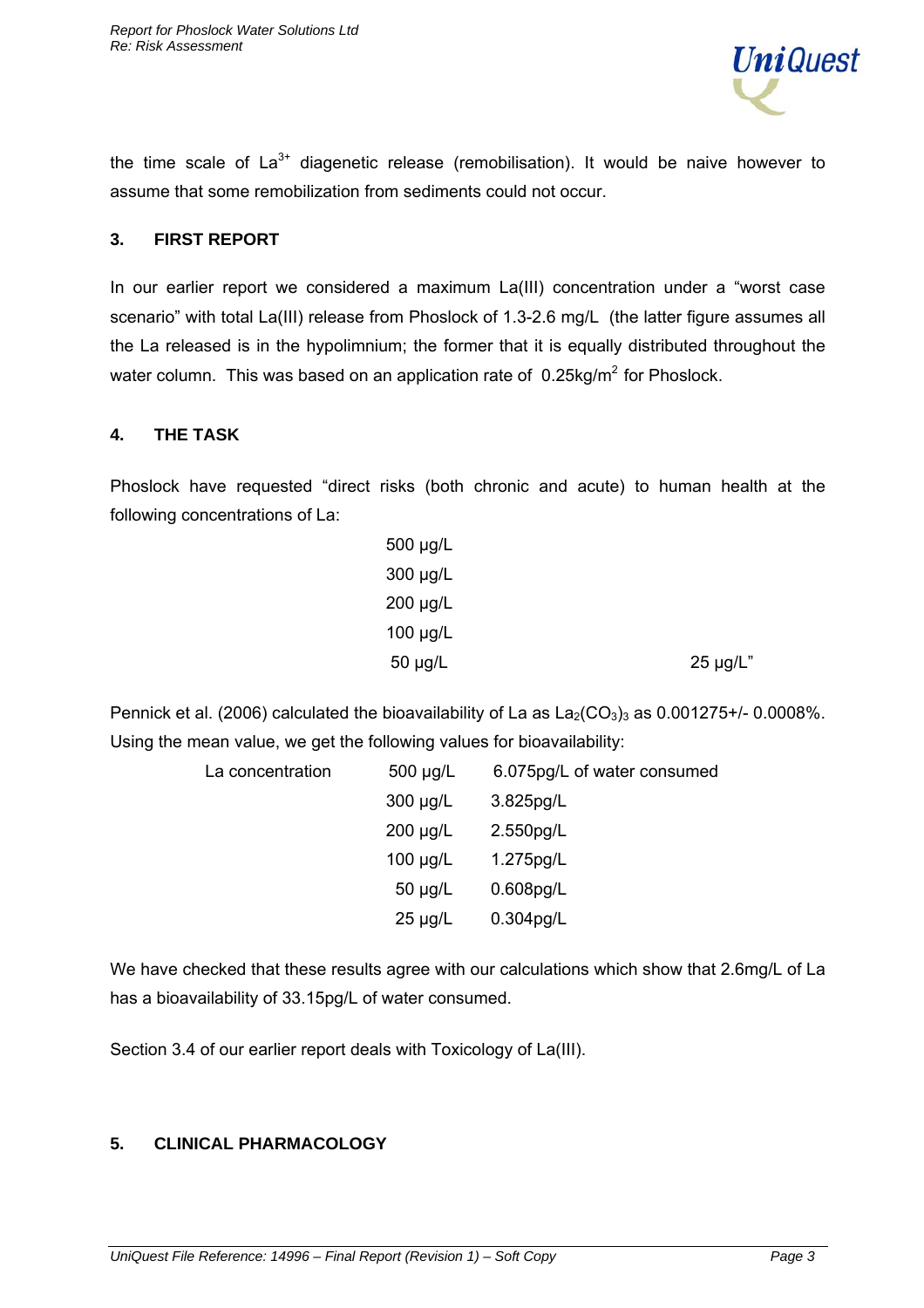

Lanthanum carbonate, Fosrenol,  $(La(CO<sub>3</sub>)<sub>3</sub> 4.5 H<sub>2</sub>O)$  has a molecular weight of 457.8, and is practically insoluble in water. Tablets of 250 and 500 mg are available as a pharmaceutical for use in end stage renal disease patients (ESRD) with a mean  $C_{\text{max}}$  of lanthanum 1000 ng/litre plasma (Behets et al 2004).

Patients with ESRD can develop hyperphosphatemia that may be associated with secondary hyperparathyroidism and elevated calcium phosphate product, which increases the risk of ectopic calcification. Treatment of hyperphosphatemia usually includes all of the following: reduction in dietary intake of phosphate, removal of phosphate by dialysis, and inhibition of intestinal phosphate absorption with phosphate binders. In such patients there has been no evidence of changes in cognitive function (Altmann et al 2007) or genotoxicity (Damment et al 2005)

# **5.1 Pharmacodynamics**

Lanthanum carbonate dissociates in the acid environment of the upper GI tract to release lanthanum ions that bind dietary phosphate released from food during digestion. It inhibits absorption of phosphate by forming highly insoluble lanthanum phosphate complexes, consequently reducing both serum phosphate and calcium phosphate product (Joy et al 2006).

*In vitro* studies have shown that in the physiologically relevant pH range of 3 to 5 in gastric fluid, lanthanum binds approximately 97% of the available phosphate when lanthanum is present in a two-fold molar excess to phosphate. In order to bind dietary phosphate efficiently, lanthanum should be administered with or immediately after a meal (Joy & Finn 2003; Joy et al 2006).

# **5.2 Pharmacokinetics**

# *5.2.1 Absorption/Distribution*

Following single or multiple dose oral administration of La to healthy subjects, the concentration of lanthanum in plasma was very low (bioavailability <0.002%). Following oral administration in ESRD patients, the mean lanthanum  $C_{\text{max}}$  was 1000 ng/L. During long-term administration (52 weeks) in ESRD patients, the mean lanthanum concentration in plasma was approximately 600 ng/L. There was minimal increase in plasma lanthanum concentrations with increasing doses within the therapeutic dose range. The effect of food on the bioavailability of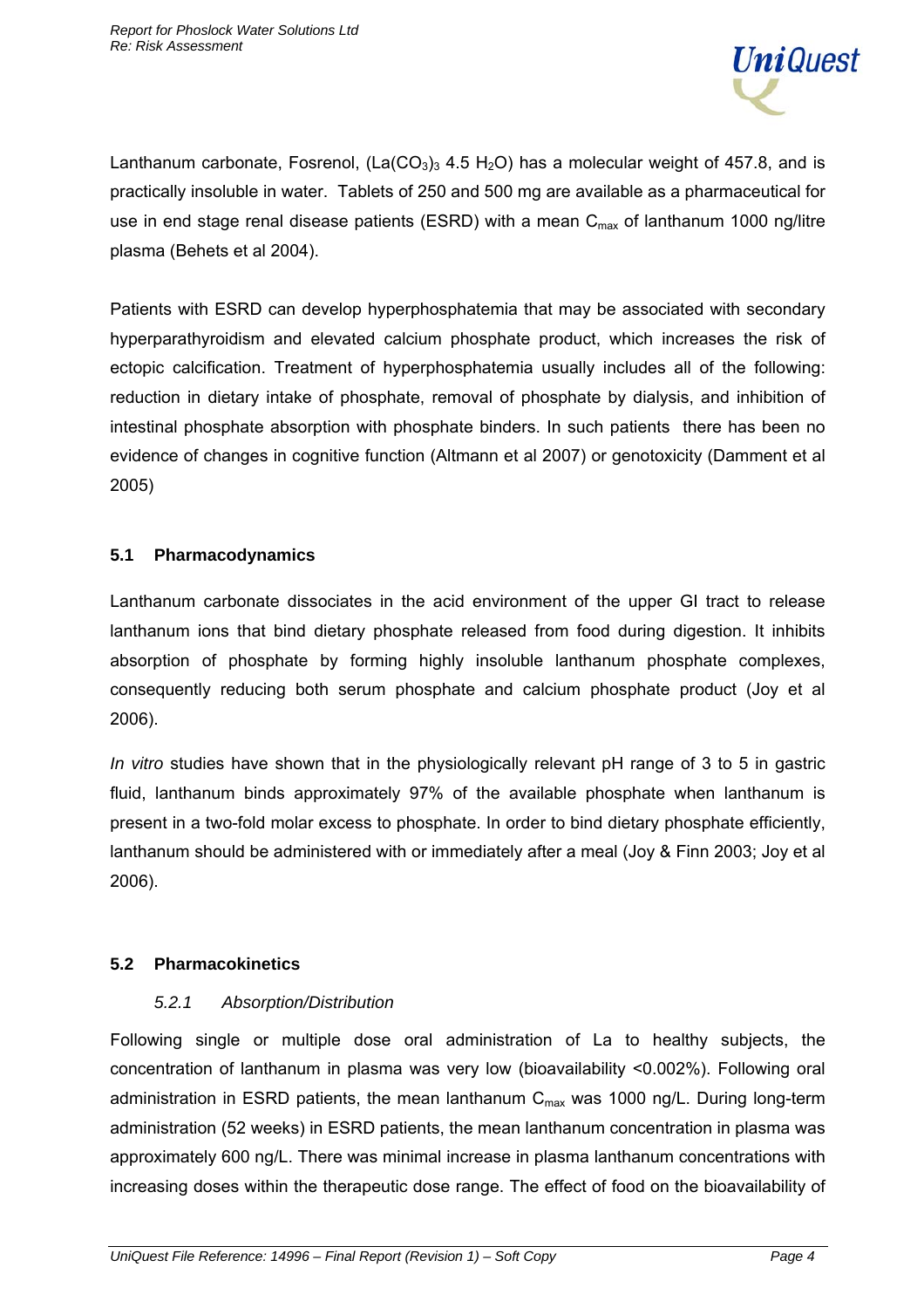

Fosrenol® has not been evaluated, but the timing of food intake relative to lanthanum administration (during and 30 minutes after food intake) has a negligible effect on the systemic level of lanthanum (Pennick et al 2006).

In vitro, lanthanum is highly bound (>99%) to human plasma proteins, including human serum albumin,α1-acid glycoprotein, and transferrin. Binding to erythrocytes in vivo is negligible in rats.

In 105 bone biopsies from patients treated with La for up to 4.5 years, rising levels of lanthanum were noted over time. Estimates of elimination half-life from bone ranged from 2.0 to 3.6 years. Steady state bone concentrations were not reached during the period studied (D'Haese et al 2003).

In studies in mice, rats and dogs, lanthanum concentrations in many tissues increased over time and were several orders of magnitude higher than plasma concentrations (particularly in the GI tract, bone and liver). Steady state tissue concentrations in bone and liver were achieved in dogs between 4 and 26 weeks. Relatively high levels of lanthanum remained in these tissues for longer than 6 months after cessation of dosing in dogs. There is no evidence from animal studies that lanthanum crosses the blood-brain barrier (Behets et al 2005; Damment & Shen 2005).

### *5.2.2 Metabolism/Elimination*

Lanthanum is not metabolized and is not a substrate of CYP450. *In vitro* metabolic inhibition studies showed that lanthanum at concentrations of 10 and 40μg/ml does not have relevant inhibitory effects on any of the CYP450 isoenzymes tested (1A2, 2C9/10, 2C19, 2D6, and 3A4/5). Lanthanum was cleared from plasma following discontinuation of therapy with an elimination half-life of 53 hours.

No information is available regarding the mass balance of lanthanum in humans after oral administration. In rats and dogs, the mean recovery of lanthanum after an oral dose was about 99% and 94% respectively and was essentially all from feces. Biliary excretion is the predominant route of elimination for circulating lanthanum in rats. In healthy volunteers administered intravenous lanthanum as the soluble chloride salt (120 μg), renal clearance was less than 2% of total plasma clearance. Quantifiable amounts of lanthanum were not measured in the dialysate of treated ESRD patients (Behets et al 2004).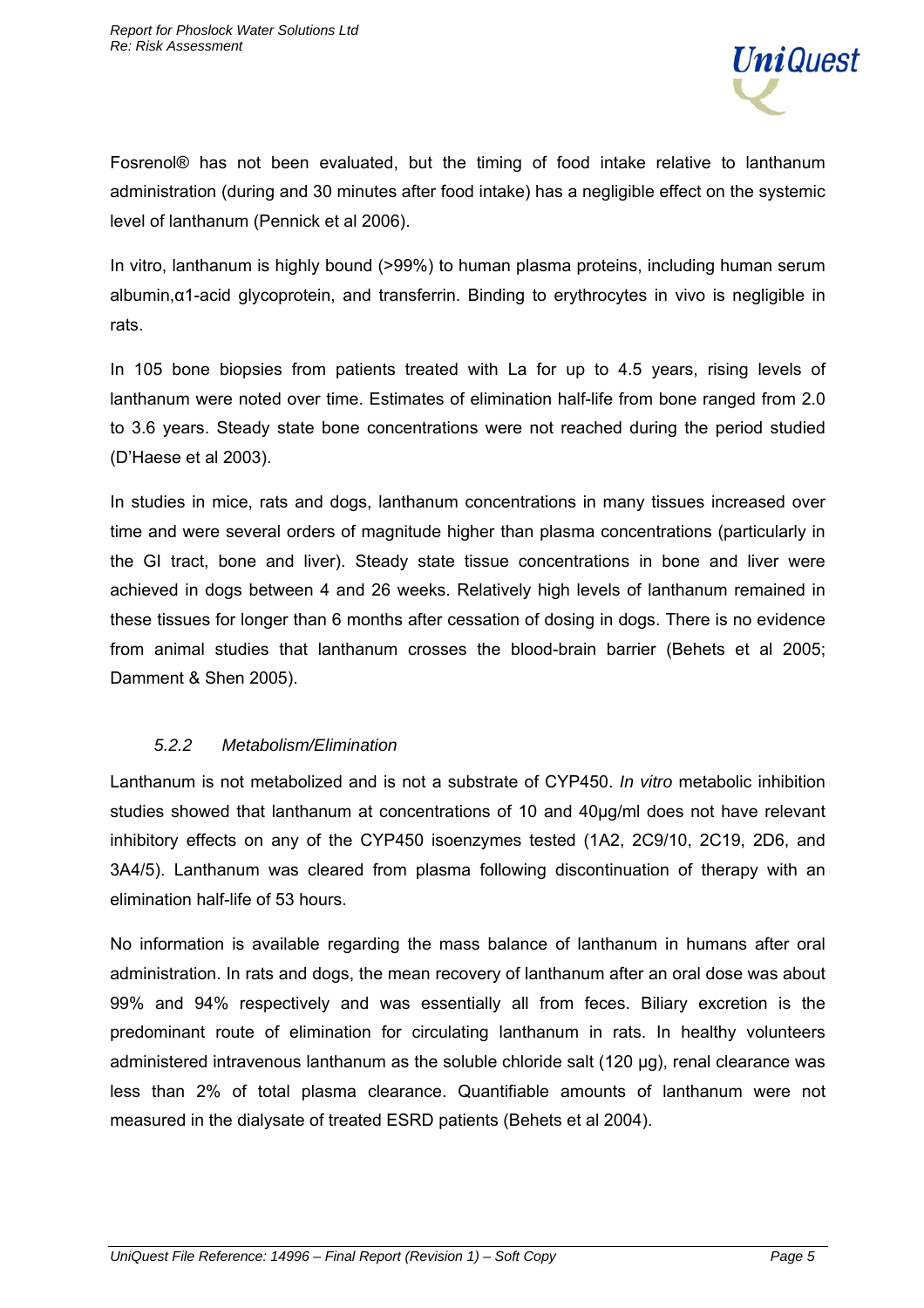

### **6. CLINICAL TRIALS**

The effectiveness of La in reducing serum phosphorus in ESRD patients was demonstrated in short-term, placebo-controlled, double-blind dose-ranging study, placebo-controlled randomized withdrawal studies and two long-term, active-controlled, open-label studies in both haemodialysis and peritoneal dialysis patients (D'Haese et al 2003; Finn & Joy 2005; Joy & Finn 2003).

### **6.1 Risk Assessment**

In assessment of the toxicology of pharmaceuticals in reused water it has been determined that water concentrations of pharmaceuticals should not exceed 100th of the lowest therapeutic dose. (Excepting the genotoxic carcinogens which are required to be 1/10,000th of the dose.) (NEPC 2007)

Lanthanum is considered to be a relatively safe drug for which the lowest available dose is 250 mg. This means that in terms of safety in water supplies the concentration of lanthanum should be no more than 250 times  $10<sup>-</sup>$  mg or 2.5 mg/L.

Because of the relative safety of lanthanum no data are available on either reference doses or maximal residue limits. It is it is thus difficult to establish any form of hazard quotient for lanthanum. In terms of risk assessment, the maximum concentration of dissolved La in water is 0.5 mg per litre (500 µg per litre) which is 1/5 of this safety limit as determined by the National Environmental Protection Council, we do not consider that there is an identifiable health risk associated with the highest level of lanthanum described in this risk assessment. Questions still remain regarding retention of lanthanum in the body following chronic administration. Nevertheless, it is clear that there are no likely acute effects of this level of lanthanum ingestion. The matter of chronic consequences is less clear but again unlikely.

To further assess the consequences of chronic exposure and retention of lanthanum in the body, a further calculation can be made in respect of comparison of the amounts of lanthanum likely to be absorbed and the concentrations in plasma achieved therapeutically.

If one assumes that a person could consume up to 2 L of water daily at the highest concentration of lanthanum, 500 µg per litre, then the maximum daily loading of retained lanthanum which would be distributed into the total blood volume of the person would be 12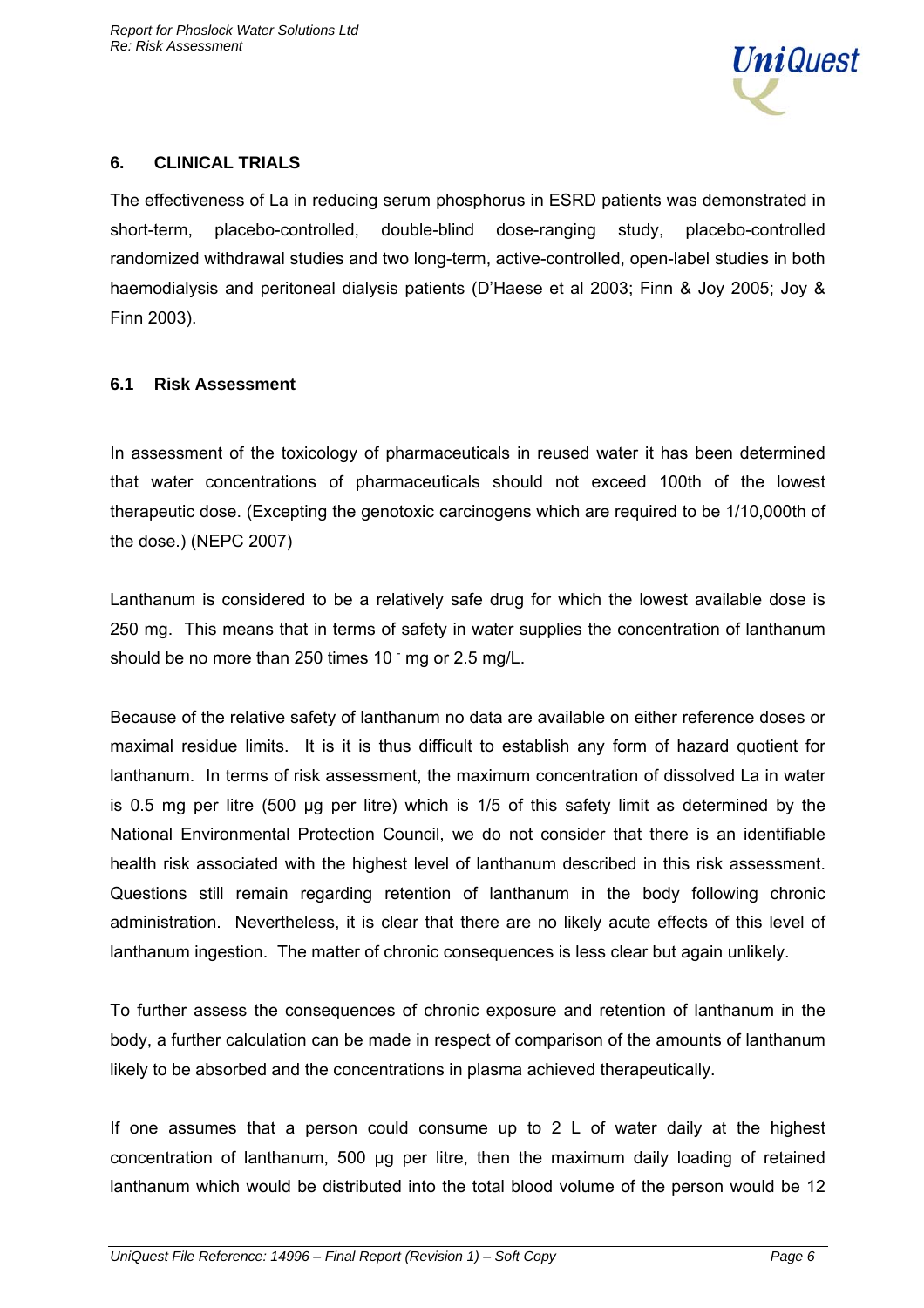

pg. Human blood volume is around 5 L with a haematocrit of 45%. This would result in a concentration of lanthanum of around 1.3 pg per litre plasma. This is 500,000-fold less than the plasma concentrations found in persons with ESRD taking lanthanum carbonate therapeutically for one year. In these circumstances there appears to be a substantial margin of safety in the use of the highest lanthanum concentration of 500µg/per litre. Much greater margins of safety are associated with the lower concentrations for which consideration was requested that is. 25 to 300 µg per litre.

# **7. CONCLUSION**

In conclusion we consider that at the proposed rates of application of Phoslock there is no identifiable risk to human health. The worst-case scenario used in this risk assessment, represents an extreme situation that is very unlikely to occur in practice. In reality the margin of safety at the highest level of application is substantial and sufficient to ensure that exposures from drinking water would always be very much less than the therapeutic dose used in patients with hyperphosphataemia.

### **8. REFERENCES**

Altmann P., Barnett M.E., Finn W.F. Cognitive function in Stage 5 chronic kidney disease patients on hemodialysis: no adverse effects of lanthanum carbonate compared with standard phosphate-binder therapy. Kidney Int. 2007, 71: 252-9.

Behets G.J., Verberckmoes S.C., D'Haese P.C., de Broe M.E. Lanthanum carbonate: a new phosphate binder. Curr Opin Nephrol Hypertens, 2004, 13: 403-9.

Behets G.J., Verberckmoes S.C., Oste L., Bervoets A.R., Salome M., Cox A.G., Denton J., De Broe M.E., D'Haese P.C. Localization of lanthanum in bone of chronic renal failure rats after oral dosing with lanthanum carbonate. Kidney Int. 2005, 67: 1830-6.

Damment S.J., Beevers C., Gatehouse D.G. Evaluation of the potential genotoxicity of the phosphate binder lanthanum carbonate. Mutagenesis, 2005, 20: 29-37.

Damment S.J., Shen V. Assessment of effects of lanthanum carbonate with and without phosphate supplementation on bone mineralization in uremic rats. Clin Nephrol. 2005, 63: 127-37.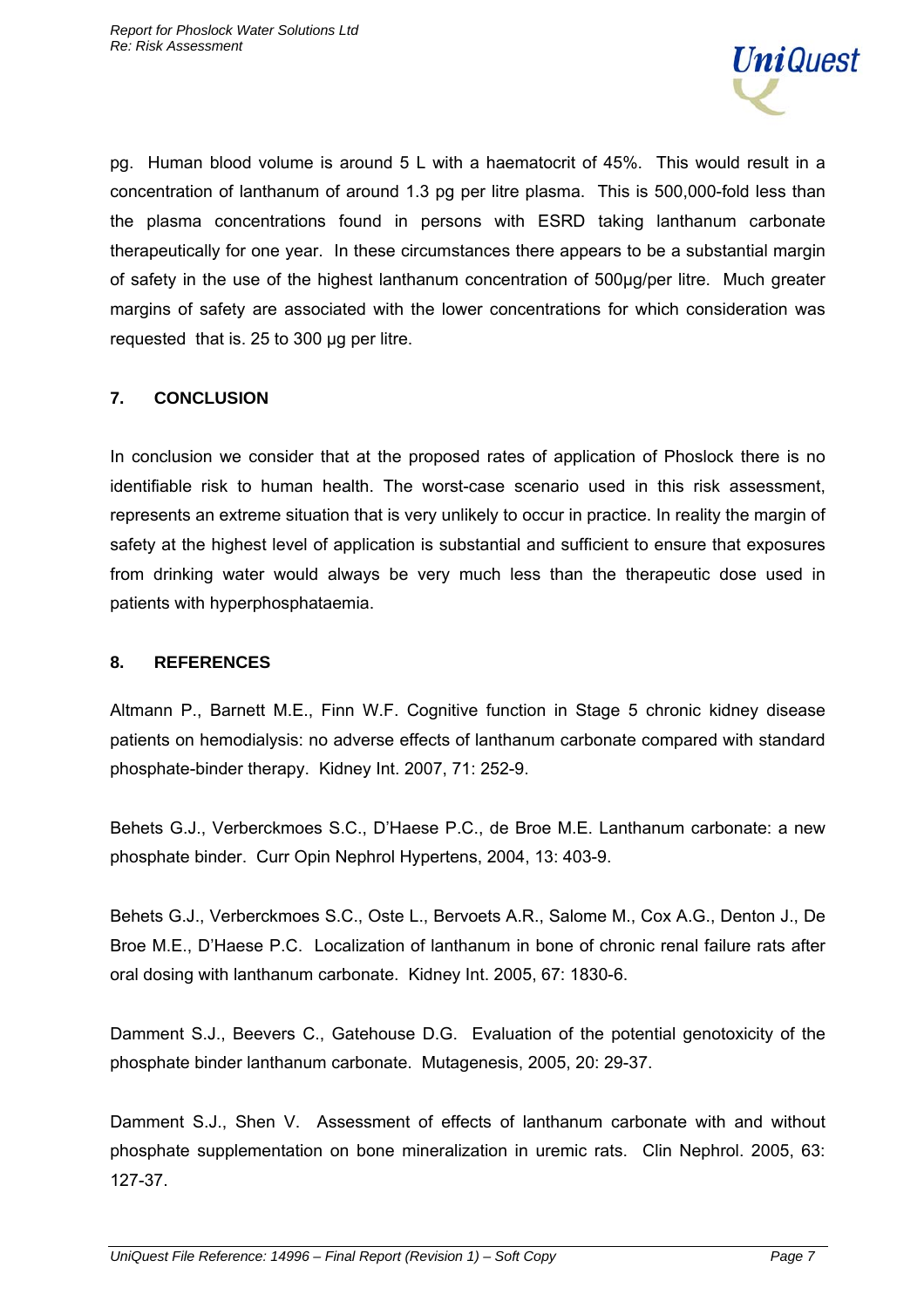

D'Haese P.C., Spasovski G.B., Sikole A., Huchinson A., Freemont T.J., Sulkova s., Swanepoel C., Pejanovic S., Djukanovic L., Balducci A., Cohen G., Sulowicz W., Ferreira A., Torres A., Curic S., Popovic M., Dimkovic N., De Broe M.E. A multicenter study on the effects of lanthanum carbonate (Fosrenol) and calcium carbonate on renal bone disease in dialysis patients. Kidney Int Suppl. 2003, 85: S73-8.

Finn W.F., Joy M.S. A long-term, open-label extension study on the safety of treatment with lanthanum carbonate, a new phosphate binder, in patients receiving hemodialysis. Curr Med Res Opin. 2005, 21: 657-64.

Joy M.S., Finn W.F. Randomized, double-blind, placebo-controlled, dose-titration. III study assessing the efficacy and tolerability of lanthanum carbonate: a new phosphate binder for the treatment of hyperphosphatemia. Am J Kidney Dis. 2003, 42: 96-107.

Joy M.S., Kshirsagar A., Candiani c., Brooks T., Hudson J.Q. Lanthanum carbonate. Ann Pharmacother, 2006 40:234-40.

NEPC 2007. Personal communication – draft reference values for recycled water.

Pennick M., Dennis K., Damment S.J. Absolute biavailability and disposition of lanthanum in healthy human subjects administered lanthanum carbonate. J clin Pharmacol. 2006, 46: 738- 46.